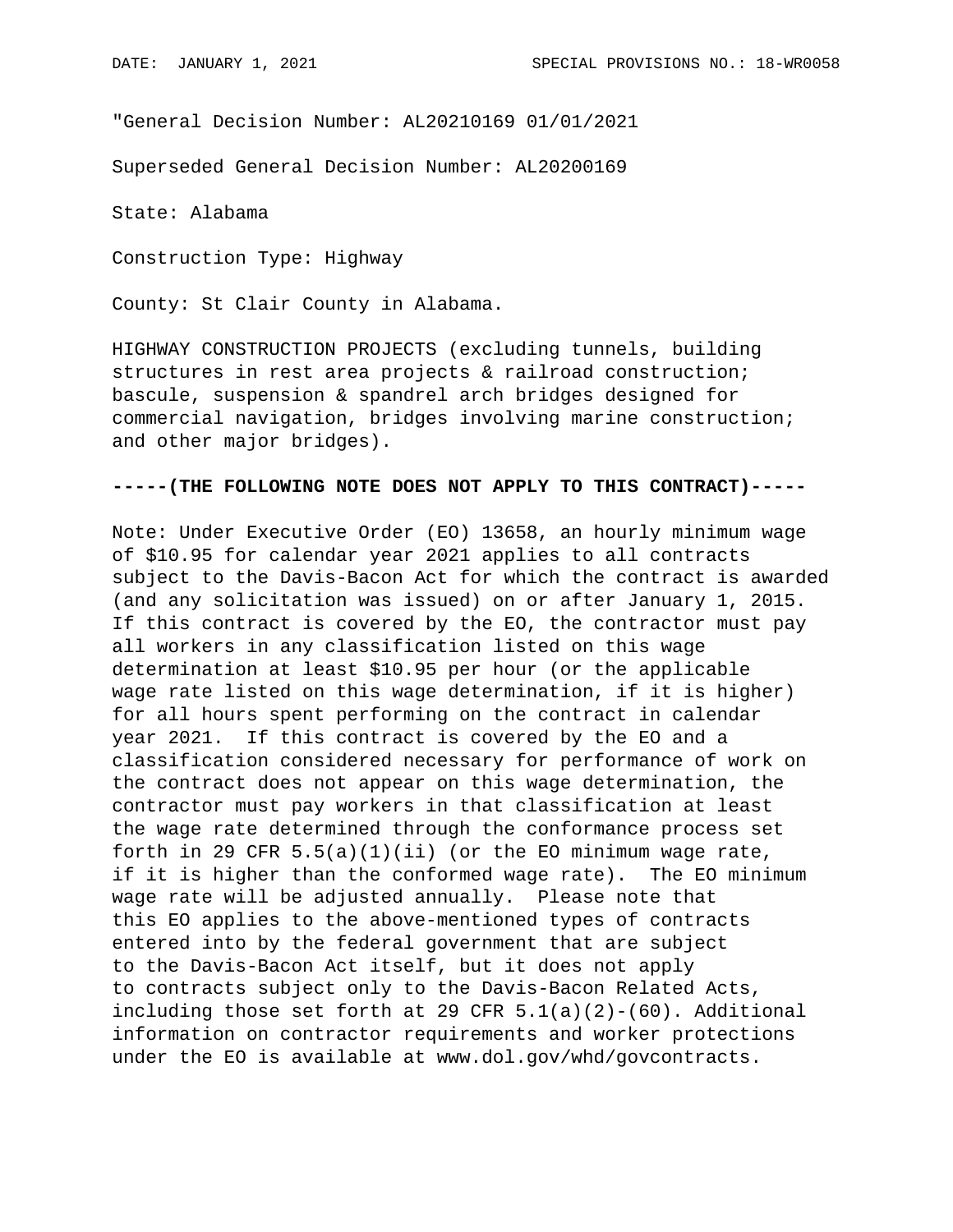| Modification Number | Publication Date |  |
|---------------------|------------------|--|
|                     | 01/01/2021       |  |

ENGI0312-002 09/01/2019

|                          | Rates | Fringes |  |
|--------------------------|-------|---------|--|
| POWER EQUIPMENT OPERATOR |       |         |  |
| $(Drill)$ \$ 24.15       |       | 9.36    |  |
| 777770010001111100010    |       |         |  |

SUAL2019-048 11/13/2019

|                                                                      | Rates | Fringes |
|----------------------------------------------------------------------|-------|---------|
| CEMENT MASON/CONCRETE FINISHER\$ 17.18                               |       | 0.00    |
| ELECTRICIAN\$ 19.73                                                  |       | 0.00    |
| FORM WORKER\$ 16.69                                                  |       | 0.00    |
| HIGHWAY/PARKING LOT STRIPING:<br>Laborer\$ 11.95                     |       | 0.00    |
| HIGHWAY/PARKING LOT STRIPING:<br>Operator (Striping Machine)\$ 20.32 |       | 0.00    |
| HIGHWAY/PARKING LOT STRIPING:<br>Truck Driver (Line Striping         |       |         |
| $True k)$ \$ 14.62                                                   |       | 0.00    |
| INSTALLER - GUARDRAIL\$ 17.24                                        |       | 0.00    |
| IRONWORKER, REINFORCING\$ 17.97                                      |       | 0.00    |
| IRONWORKER, STRUCTURAL\$ 22.40                                       |       | 0.00    |
| LABORER GRADE CHECKER\$ 14.51                                        |       | 0.00    |
| LABORER: Asphalt, Includes                                           |       |         |
| Raker, Shoveler, Spreader and<br>Distributor\$ 13.48                 |       | 0.00    |
| LABORER: Common or General\$ 12.35                                   |       | 0.00    |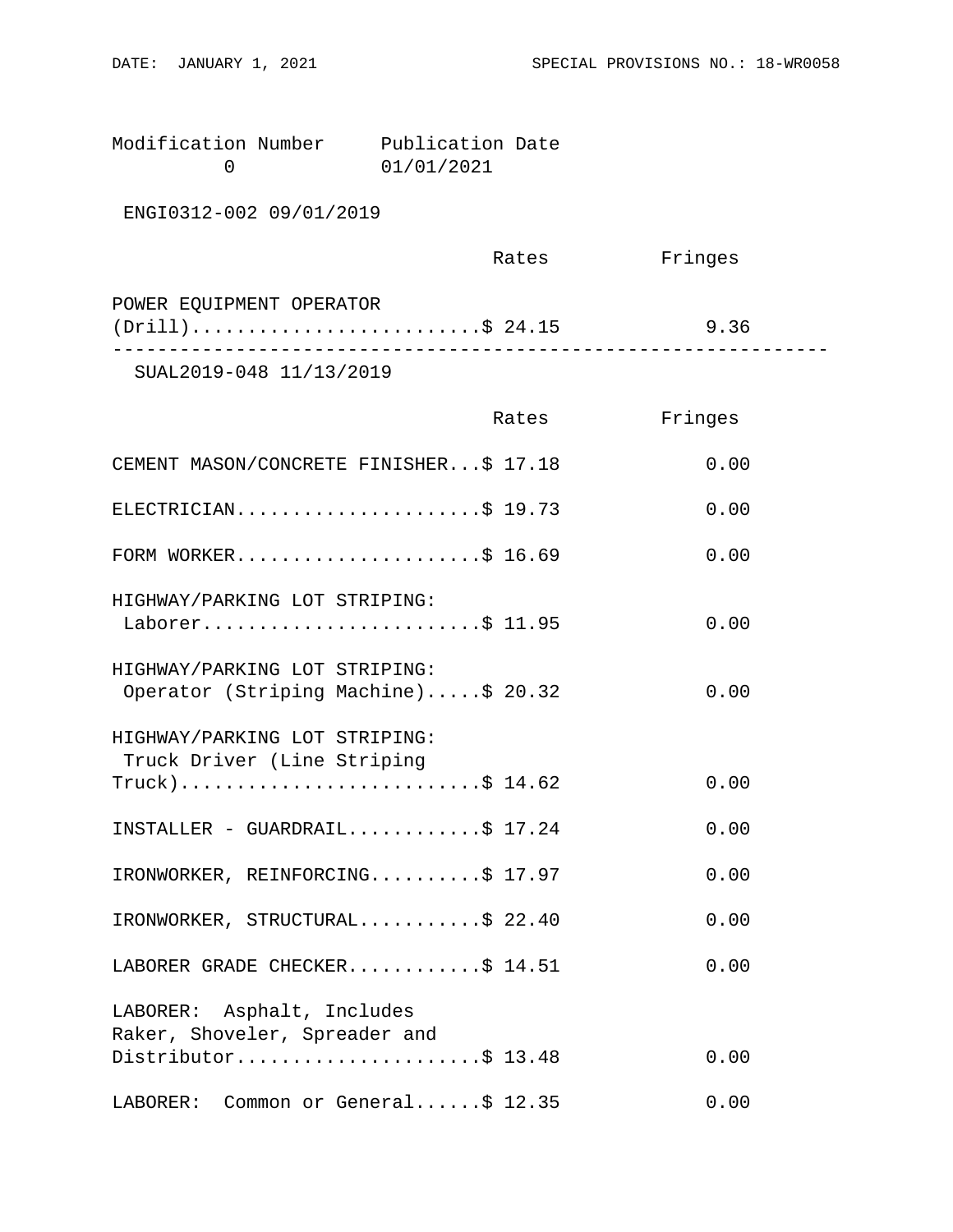|           | LABORER: Concrete Worker\$ 14.57                   | 0.00  |
|-----------|----------------------------------------------------|-------|
| LABORER:  | Mason Tender -<br>Cement/Concrete\$ 14.05          | 0.00  |
|           | LABORER: Pipelayer\$ 16.50                         | 0.00  |
|           | LABORER: Erosion Control\$ 10.91                   | 0.00  |
|           | OPERATOR: Asphalt Spreader\$ 16.79                 | 0.00  |
| OPERATOR: | Backhoe/Excavator/Trackhoe\$ 18.53                 | 0.00  |
|           | OPERATOR: Bobcat/Skid<br>Steer/Skid Loader\$ 13.88 | 0.00  |
| OPERATOR: | Broom/Sweeper\$ 13.07                              | 0.00  |
| OPERATOR: | Bulldozer\$ $18.80$                                | 0.00  |
| OPERATOR: | Concrete Saw\$ 17.97                               | 0.00  |
| OPERATOR: | Crane\$ 23.25                                      | 0.00  |
| OPERATOR: | Distributor\$ 17.44                                | 0.00  |
| OPERATOR: | Dragline\$ 25.95                                   | 11.25 |
| OPERATOR: | Grader/Blade $$ 17.81$                             | 0.00  |
|           | OPERATOR: Loader\$ 16.57                           | 0.00  |
|           | OPERATOR: Material Transfer<br>Vehicle\$ 16.89     | 0.00  |
|           | OPERATOR: Mechanic\$ 21.67                         | 0.00  |
|           | OPERATOR: Milling Machine\$ 16.42                  | 0.00  |
| OPERATOR: | Oiler\$ 16.83                                      | 0.00  |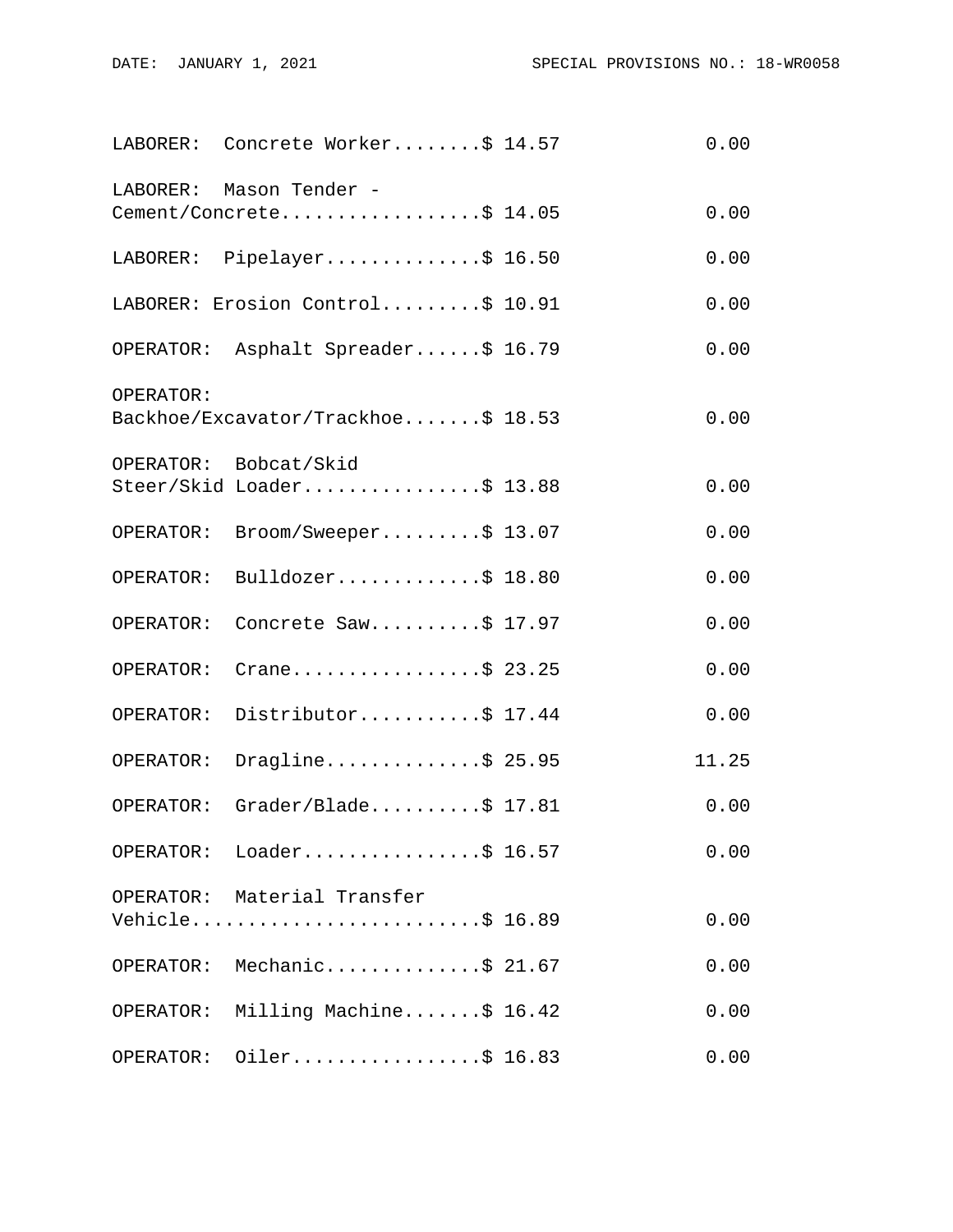|                                    | OPERATOR: Paver (Asphalt,                       |  |      |
|------------------------------------|-------------------------------------------------|--|------|
|                                    | Aggregate, and Concrete)\$ 17.41                |  | 0.00 |
|                                    | OPERATOR: Roller\$ 15.43                        |  | 0.00 |
| OPERATOR:                          | Scraper\$ $13.30$                               |  | 0.00 |
| OPERATOR:                          | Tractor\$ $12.50$                               |  | 0.00 |
|                                    | OPERATOR: Aggregate Spreader\$ 15.81            |  | 0.00 |
|                                    | PAINTER (Brush and Roller)\$ 15.97              |  | 1.27 |
|                                    | TRAFFIC CONTROL: Flagger\$ 11.84                |  | 0.00 |
| TRAFFIC CONTROL:<br>Laborer-Cones/ |                                                 |  |      |
| Barricades/Barrels -               |                                                 |  |      |
|                                    | Setter/Mover/Sweeper\$ 11.88                    |  | 0.00 |
|                                    | TRUCK DRIVER: Dump Truck\$ 15.23                |  | 0.00 |
|                                    | TRUCK DRIVER: Flatbed Truck\$ 15.00             |  | 0.00 |
| TRUCK DRIVER:                      | Lowboy Truck $$17.86$                           |  | 0.00 |
|                                    | TRUCK DRIVER: Pickup Truck\$ 15.97              |  | 0.00 |
|                                    | TRUCK DRIVER: Semi-Trailer<br>$True k$ \$ 15.56 |  | 0.00 |
|                                    | TRUCK DRIVER: Water Truck\$ 13.47               |  | 0.00 |
|                                    |                                                 |  |      |

WELDERS - Receive rate prescribed for craft performing operation to which welding is incidental.

#### ================================================================

Note: Executive Order (EO) 13706, Establishing Paid Sick Leave for Federal Contractors applies to all contracts subject to the Davis-Bacon Act for which the contract is awarded (and any solicitation was issued) on or after January 1, 2017. If this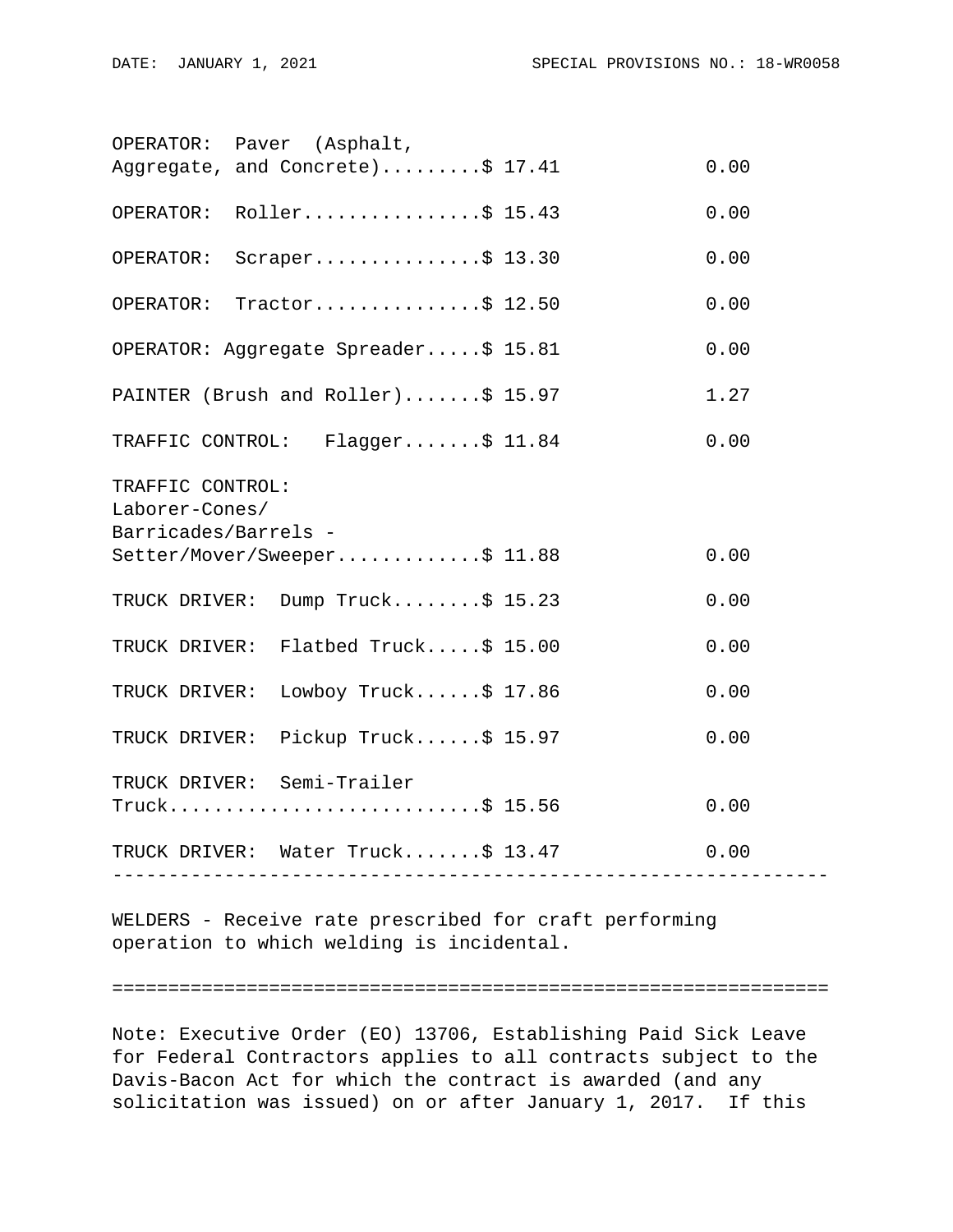contract is covered by the EO, the contractor must provide employees with 1 hour of paid sick leave for every 30 hours they work, up to 56 hours of paid sick leave each year. Employees must be permitted to use paid sick leave for their own illness, injury or other health-related needs, including preventive care; to assist a family member (or person who is like family to the employee) who is ill, injured, or has other health-related needs, including preventive care; or for reasons resulting from, or to assist a family member (or person who is like family to the employee) who is a victim of, domestic violence, sexual assault, or stalking. Additional information on contractor requirements and worker protections under the EO is available at www.dol.gov/whd/govcontracts.

Unlisted classifications needed for work not included within the scope of the classifications listed may be added after award only as provided in the labor standards contract clauses (29CFR 5.5 (a) (1) (ii)).

----------------------------------------------------------------

The body of each wage determination lists the classification and wage rates that have been found to be prevailing for the cited type(s) of construction in the area covered by the wage determination. The classifications are listed in alphabetical order of ""identifiers"" that indicate whether the particular rate is a union rate (current union negotiated rate for local), a survey rate (weighted average rate) or a union average rate (weighted union average rate).

Union Rate Identifiers

A four-letter classification abbreviation identifier enclosed in dotted lines beginning with characters other than ""SU"" or ""UAVG"" denotes that the union classification and rate were prevailing for that classification in the survey. Example: PLUM0198-005 07/01/2014. PLUM is an abbreviation identifier of the union which prevailed in the survey for this classification, which in this example would be Plumbers. 0198 indicates the local union number or district council number where applicable, i.e., Plumbers Local 0198. The next number, 005 in the example, is an internal number used in processing the wage determination. 07/01/2014 is the effective date of the most current negotiated rate, which in this example is July 1,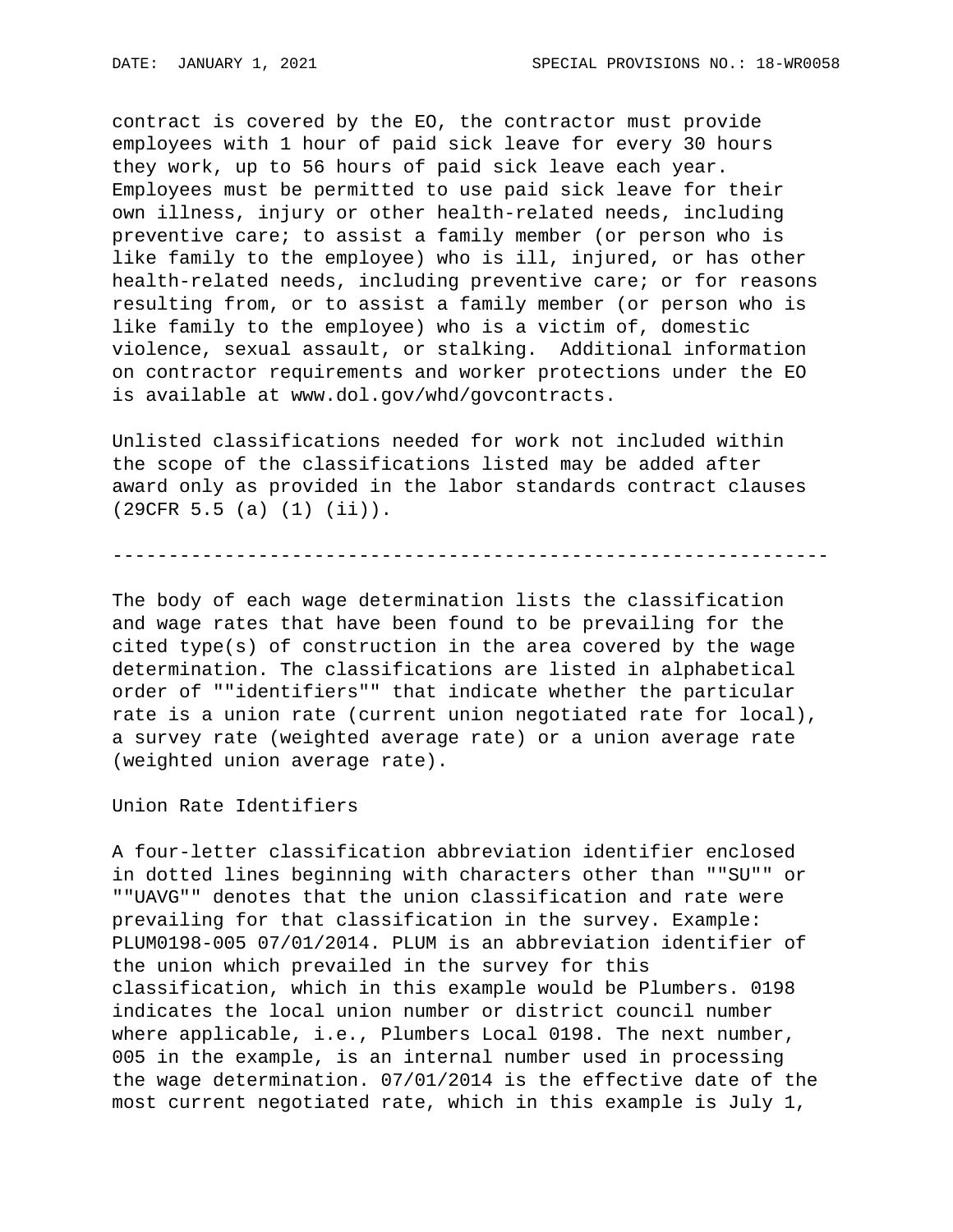# 2014.

Union prevailing wage rates are updated to reflect all rate changes in the collective bargaining agreement (CBA) governing this classification and rate.

#### Survey Rate Identifiers

Classifications listed under the ""SU"" identifier indicate that no one rate prevailed for this classification in the survey and the published rate is derived by computing a weighted average rate based on all the rates reported in the survey for that classification. As this weighted average rate includes all rates reported in the survey, it may include both union and non-union rates. Example: SULA2012-007 5/13/2014. SU indicates the rates are survey rates based on a weighted average calculation of rates and are not majority rates. LA indicates the State of Louisiana. 2012 is the year of survey on which these classifications and rates are based. The next number, 007 in the example, is an internal number used in producing the wage determination. 5/13/2014 indicates the survey completion date for the classifications and rates under that identifier.

Survey wage rates are not updated and remain in effect until a new survey is conducted.

Union Average Rate Identifiers

Classification(s) listed under the UAVG identifier indicate that no single majority rate prevailed for those classifications; however, 100% of the data reported for the classifications was union data. EXAMPLE: UAVG-OH-0010 08/29/2014. UAVG indicates that the rate is a weighted union average rate. OH indicates the state. The next number, 0010 in the example, is an internal number used in producing the wage determination. 08/29/2014 indicates the survey completion date for the classifications and rates under that identifier.

A UAVG rate will be updated once a year, usually in January of each year, to reflect a weighted average of the current negotiated/CBA rate of the union locals from which the rate is based.

----------------------------------------------------------------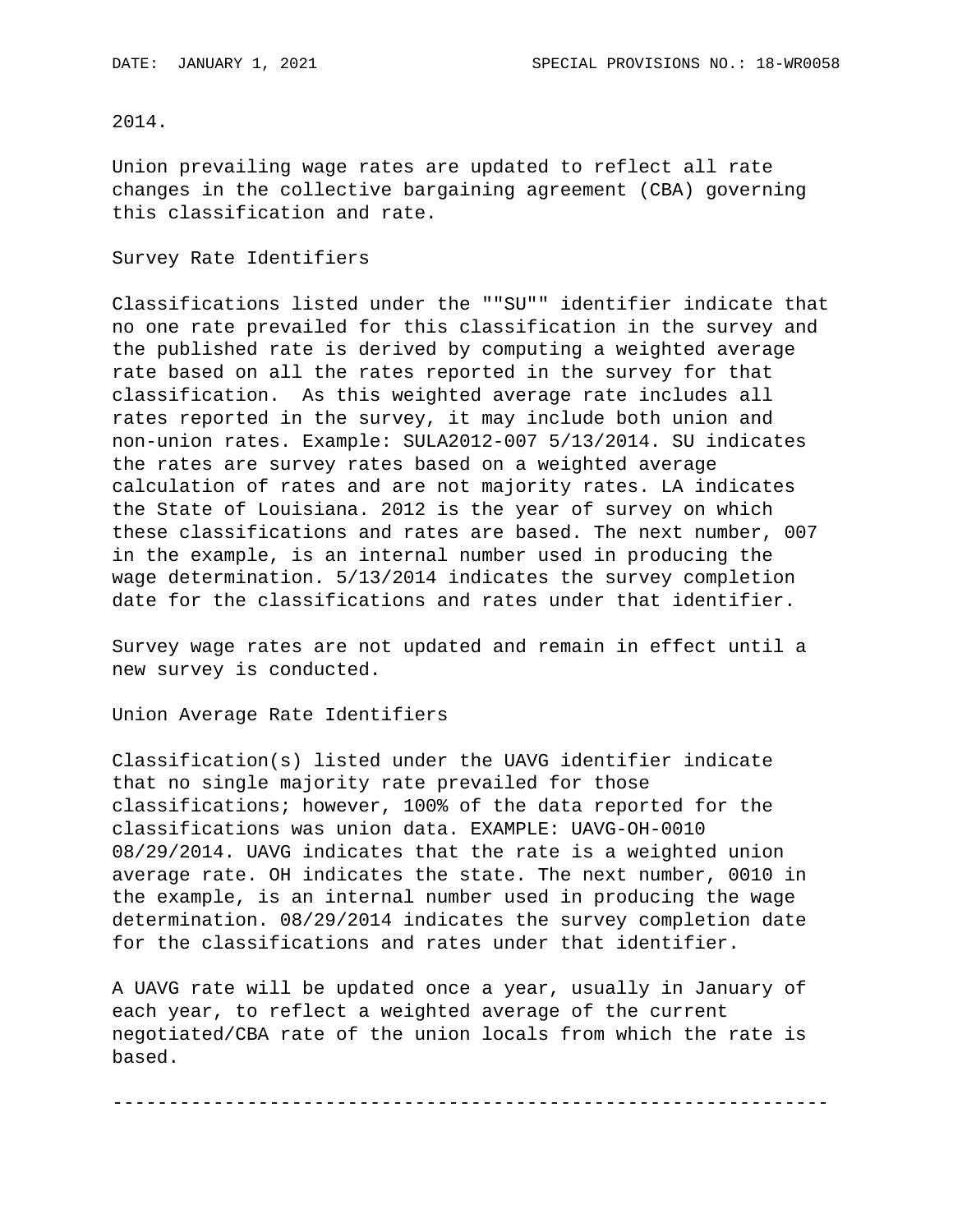# WAGE DETERMINATION APPEALS PROCESS

1.) Has there been an initial decision in the matter? This can be:

- \* an existing published wage determination
- \* a survey underlying a wage determination
- \* a Wage and Hour Division letter setting forth a position on a wage determination matter
- \* a conformance (additional classification and rate) ruling

On survey related matters, initial contact, including requests for summaries of surveys, should be with the Wage and Hour Regional Office for the area in which the survey was conducted because those Regional Offices have responsibility for the Davis-Bacon survey program. If the response from this initial contact is not satisfactory, then the process described in 2.) and 3.) should be followed.

With regard to any other matter not yet ripe for the formal process described here, initial contact should be with the Branch of Construction Wage Determinations. Write to:

> Branch of Construction Wage Determinations Wage and Hour Division U.S. Department of Labor 200 Constitution Avenue, N.W. Washington, DC 20210

2.) If the answer to the question in 1.) is yes, then an interested party (those affected by the action) can request review and reconsideration from the Wage and Hour Administrator (See 29 CFR Part 1.8 and 29 CFR Part 7). Write to:

> Wage and Hour Administrator U.S. Department of Labor 200 Constitution Avenue, N.W. Washington, DC 20210

The request should be accompanied by a full statement of the interested party's position and by any information (wage payment data, project description, area practice material, etc.) that the requestor considers relevant to the issue.